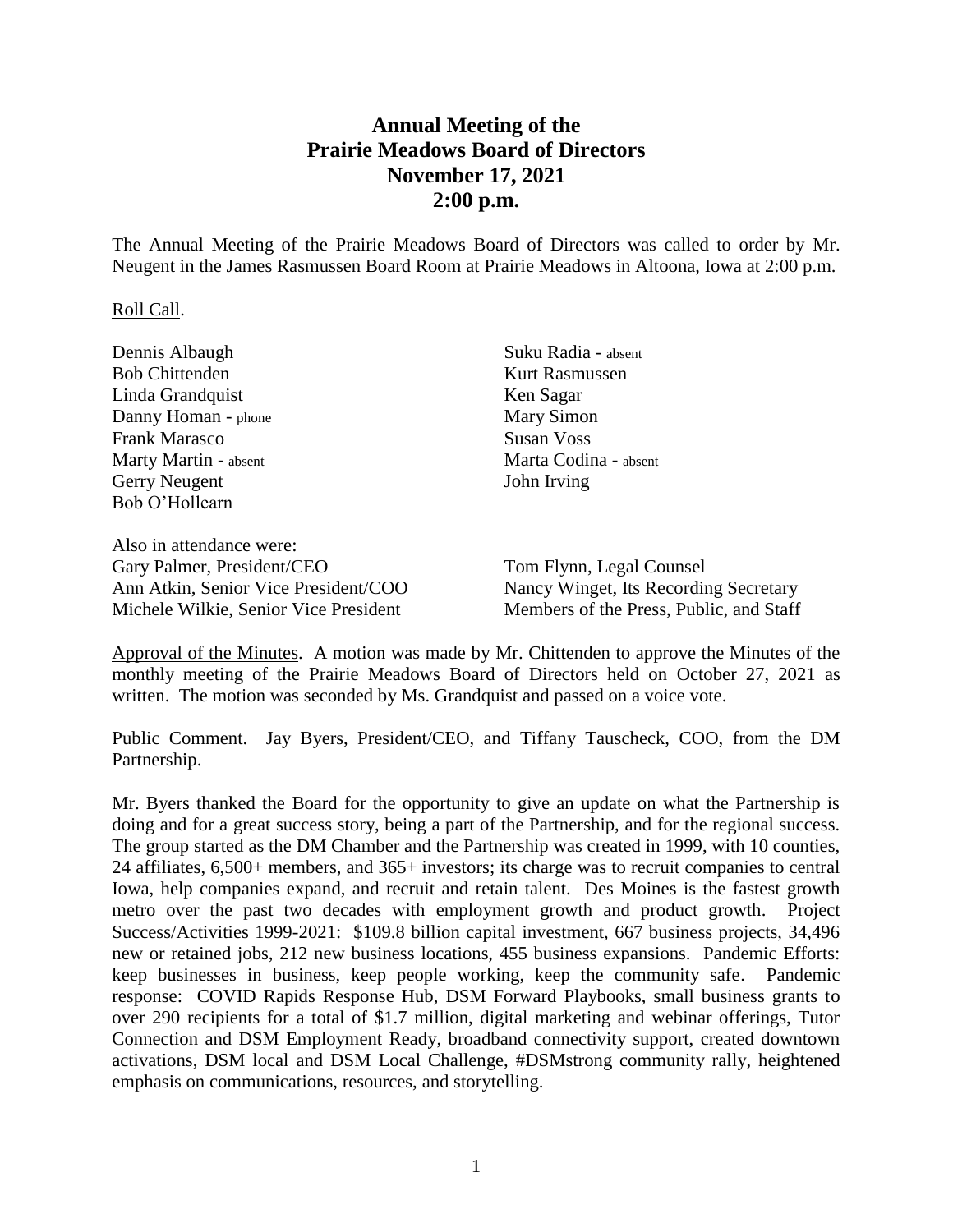Ms. Tauscheck discussed Phase 2 COVID and the Strategic Plan for 18 months: The Partnership reached out to investors for input and the priority items were: broadband expansion, business recovery, retention, and expansion, be a welcoming community, place making community (skate park, soccer field), talent and economic development marketing, build a talent pipeline.

Mr. Byers said, according to numerous newspaper and magazine articles, our region has top rankings and is well positioned for the future and for success.

Ms. Tauscheck reviewed the 2022 Plan on what the Partnership wants to accomplish: economic development, talent development, downtown development, public policy, business resources and community development, communication and marketing.

Mr. Byers again thanked the Board for the opportunity to speak about what the Partnership is doing as a region and what the future looks like, and for its continued support.

Ms. Voss asked what the Partnership is doing about women leaving the workforce and education and childcare plans? Mr. Byers said childcare was a top priority with the legislators last year and it is a priority again; the Partnership is working on returnships, flex scheduling, etc. Ms. Tauscheck noted the pandemic impacted women more; the Partnership is working on returnships which is similar to internships and Wells Fargo has implemented returnships, educating men and women on women's needs, and flexibility.

Lobbyist Report. Troy Skinner reviewed the Legislative Update November 2021 – redistricting and legislative retirements and changes. Mr. Skinner noted there is not a lot happening right now, the legislature did pass the redistricting map, and six Representatives announced retirement plans and seven Representatives will run for the Senate – there will be a lot of new faces!

Lobbyist Contract for 2022. Mr. Palmer said the contract is renewed every year; for the last 4-5 years, the lobbyists have received the same increase as PM staff; the recommendation for 2022 is a 1.75% increase;  $2021 = $91,560$  and  $2021$ , with the 1.75% increase = \$93,162. Ms. Voss moved to approve the 1.75% increase and the motion was seconded by Mr. Rasmussen. Mr. Neugent said the Executive Committee approved the recommendation. The motion unanimously passed on a voice vote.

Financials. Elaine Castelline, Vice President of Finance/CFO, reviewed the October 2021 YTD financials:

| <b>October 2021 Year-to-Date</b>                   |                   |  |
|----------------------------------------------------|-------------------|--|
| Net Revenue                                        | \$203.3 m         |  |
| Gaming/Wagering Taxes                              | \$47.3 m          |  |
| <b>Payroll Expenses</b>                            | \$40 <sub>m</sub> |  |
| <b>Operating Expenses</b>                          | \$49.6 m          |  |
| Net Income before Community Benefit                | \$66.4 m          |  |
| $\$17$ m will be distributed to the stakeholders – |                   |  |
| Polk County, City of Des Moines, schools).         |                   |  |

Total Revenue, October YTD: Casino \$189.2 m; Sportsbook \$8.4 m; F&B \$5.3 m; Pari-Mutuel \$3.2 m; Other \$3.8 m; Hotel & Conference Center \$3.8 m.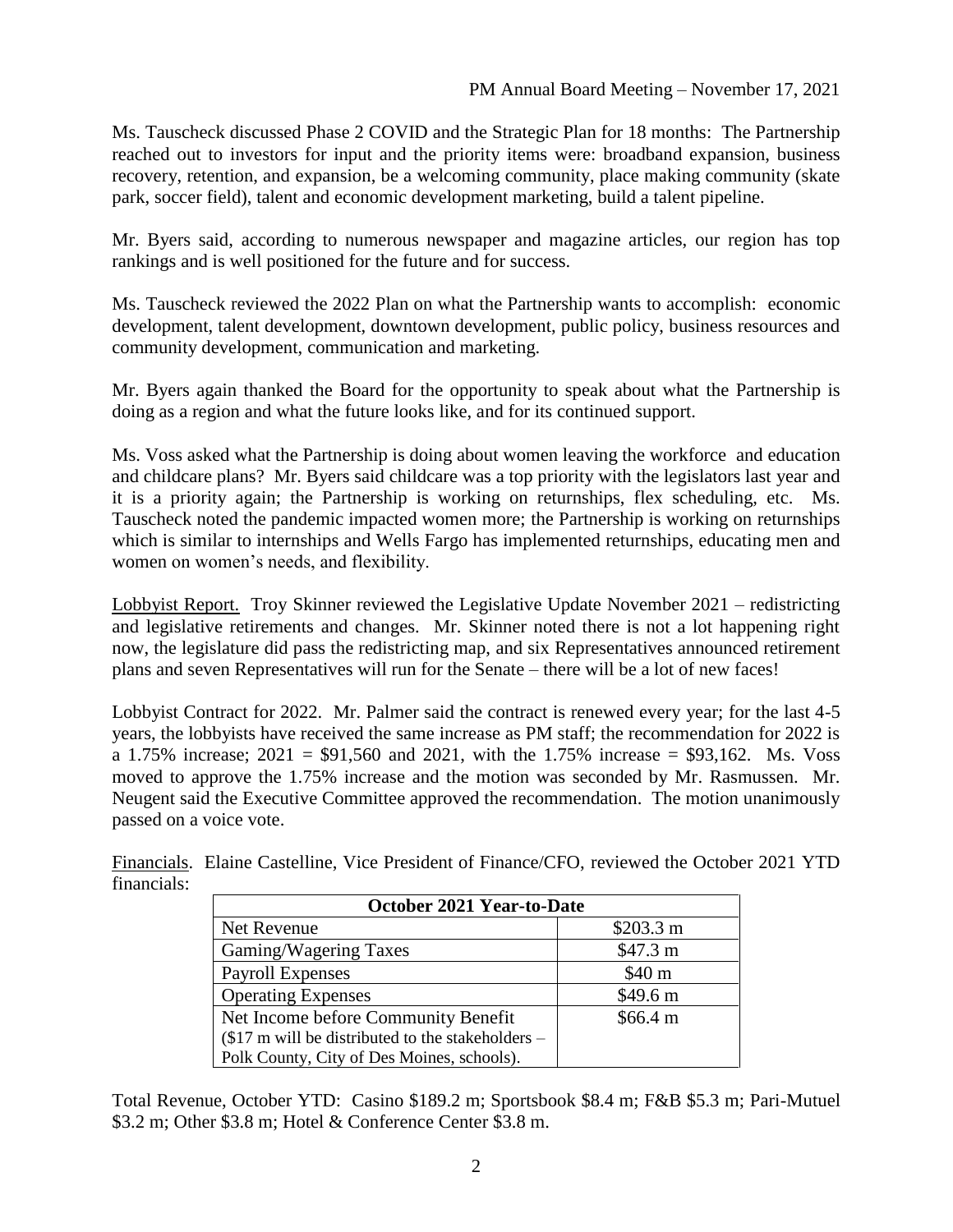Top Performing Areas – Most Recent 4 Years and all-time record October Revenue for the following areas: Slots, Coin-in, AJ's Steakhouse, Paddock, and Prairie Coffee Company.

| <b>Iowa Market</b>            |           |
|-------------------------------|-----------|
| Prairie Meadows               | \$189.3 m |
| Horseshoe                     | \$169.8 m |
| Ameristar II                  | \$151.1 m |
| Riverside                     | \$106.4 m |
| Isle – Waterloo               | \$75.9 m  |
| Harrah's                      | \$60.9 m  |
| Lakeside                      | \$44.4 m  |
| Wild Rose Jefferson           | \$30.1 m  |
|                               |           |
| Iowa Casino average vs. 2019  | 20.2%     |
| Competitors' average vs. 2019 | 15.5%     |

| <b>Surrounding Markets vs. 2019</b> |           |
|-------------------------------------|-----------|
| <b>Prairie Meadows</b>              | $+10.0\%$ |
| St. Louis                           | Flat      |
| <b>Kansas City</b>                  | $+8.3%$   |
| Omaha/Council Bluffs                | $+14.3%$  |
| <b>Quad Cities</b>                  | $+20.5%$  |

Note: Nebraska will charge \$1 million for a 20-year license and the casino(s) will be nonsmoking.

Sportsbook – October YTD. Iowa Casino average Hold 6.1%; Prairie Meadows average Hold 5.3%.

President's Report. Mr. Palmer reported:

- Action item Request from United Way of Central Iowa. PM gave UW \$1 million last year to help with COVID; this year, PM's goal for employee giving was \$275,000 and we fell short; UW is asking if we would consider a \$115,000 discretionary contribution to meet the goal; the Executive Committee recommends the \$115,000. Mr. Chittenden moved to give UW an additional \$115,000 and the motion was seconded by Mr. Marasco. Mr. Sagar and Mr. Neugent abstained from voting due to a conflict of interest. The motion unanimously passed on a voice vote.
- Congratulated Mr. Albaugh on two wins at the Breeders' Cup.
- Requested Michele Wilkie, give a report on the success of the vaccination initiative; it was an aggressive agenda and it turned out well; people came together; we had outstanding success. Ms. Wilkie reported that of 847 employees, 90% are vaccinated and 10% that requested an exemption were approved; of the 16 left, 12 gave a two-week notice and four were terminated. The Board commented on the great results and that that says a lot about the quality of the work place.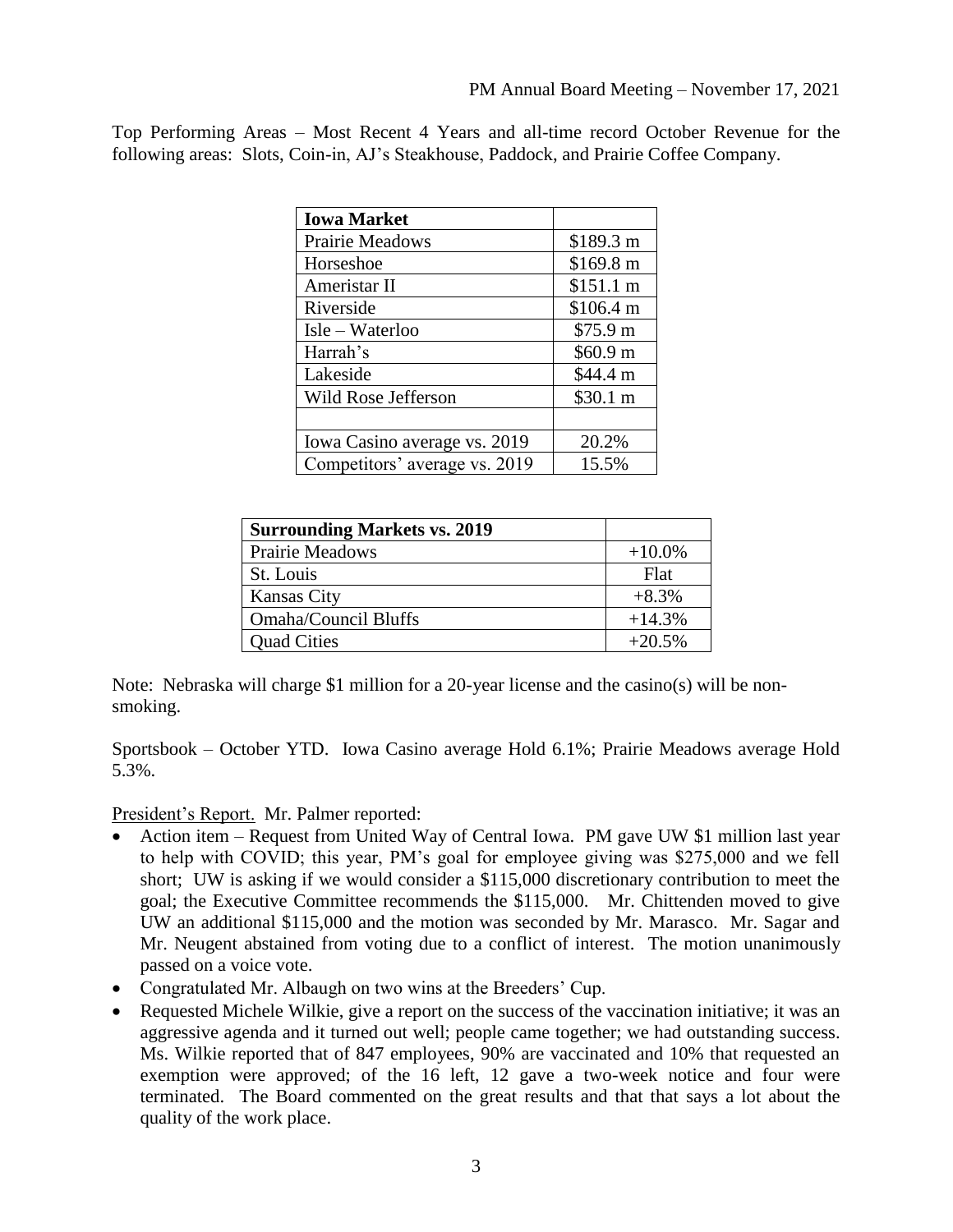Committee Reports

- Finance/Audit. Action Item 2022 Budget. Mr. Neugent said the committee did not meet, but recommends approval of the 2022 budget; Mr. Radia sent an e-mail commenting that this is a stretch budget, hopes there is no COVID shutdown, and PM had a quarter totaling \$60 million+ in revenue and that's not likely to happen again; Mr. Radia worked closely with staff and he agrees with Mr. Radia – this is a stretch budget and he hopes there is no economic downturn. Mr. Palmer noted that Ms. Castelline was available one hour prior to this meeting to answer any questions about the 2022 budget; staff would appreciate approval of the budget, along with prayers that'll we'll make it; we've had eight consecutive record months, and he believes November will be another record month. Mr. Marasco moved approval of the 2022 budget and capitals, there were multiple seconds, and the motion unanimously passed on a voice vote.
- Facilities. Mr. Chittenden said the committee did not meet. Mr. Palmer said he hasn't had a chance to discuss with Mr. Chittenden as this just happened yesterday – staff met with Weitz and Shive on the Hotel remodel, and would like to start the remodel October 2022 rather than November 2022, if it's ok with the Board. Mr. Chittenden said this is a good move and moved to approve the start date of October 2022, the motion was seconded by Ms. Grandquist, and unanimously passed on a voice vote.
- Human Resources. Mr. O'Hollearn said the committee did not meet.
- Grants. Ms. Simon said the committee did not meet.

Action Item – Recommendations from the At-Large Committee for two positions. Mr. Neugent said there are five At-Large members: Mary Simon, Bob Chittenden, Marty Martin, Kurt Rasmussen, and Gerry Neugent; Mr. Rasmussen's second term is up and Mr. Martin requested to be reappointed. Ms. Simon said the committee met on Monday and interviewed two good candidates; the recommendation and her motion to the Board is to appoint Dr. Steven Neville to fill the open spot and to reappoint Marty Martin to a second term. Ms. Simon said Dr. Neville is a dentist who grew up in the Bondurant area, he opened his own practice there and its expanded, he is involved in the community; we had two great candidates and Dr. Neville will a great addition to the Board. The motion was seconded by Mr. Rasmussen and unanimously passed on a voice vote.

Announce appointment to the Board by Polk County. Mr. Neugent reported that Ms. Voss has been appointed for a second term.

Action Item – Election of Executive Committee (Chair, Vice Chair, Secretary) and one other member. Gerry Neugent remains on the committee as Past Chair. Mr. Neugent said there are four positions to fill, and he will remain on the committee as Past Chair; an information memo was sent to the Board on November 5 noting that the following were interested: Suku Radia – Chair, Dennis Albaugh – Vice Chair, Gerry Neugent – Past Chair, Mary Simon – Secretary, Bob Chittenden – At-Large member; the deadline was November 9, and no one else responded.

Mr. Neugent entertained a "slate" motion (Suku Radia – Chair, Dennis Albaugh – Vice Chair, Gerry Neugent – Past Chair, Mary Simon – Secretary, Bob Chittenden – At-Large member). Mr. Sagar moved the "slate" motion and the motion was seconded by Ms. Grandquist. Mr. Neugent asked if anyone else wanted to be considered for a position on the Executive Committee and there was no response. The motion unanimously passed on a voice vote.